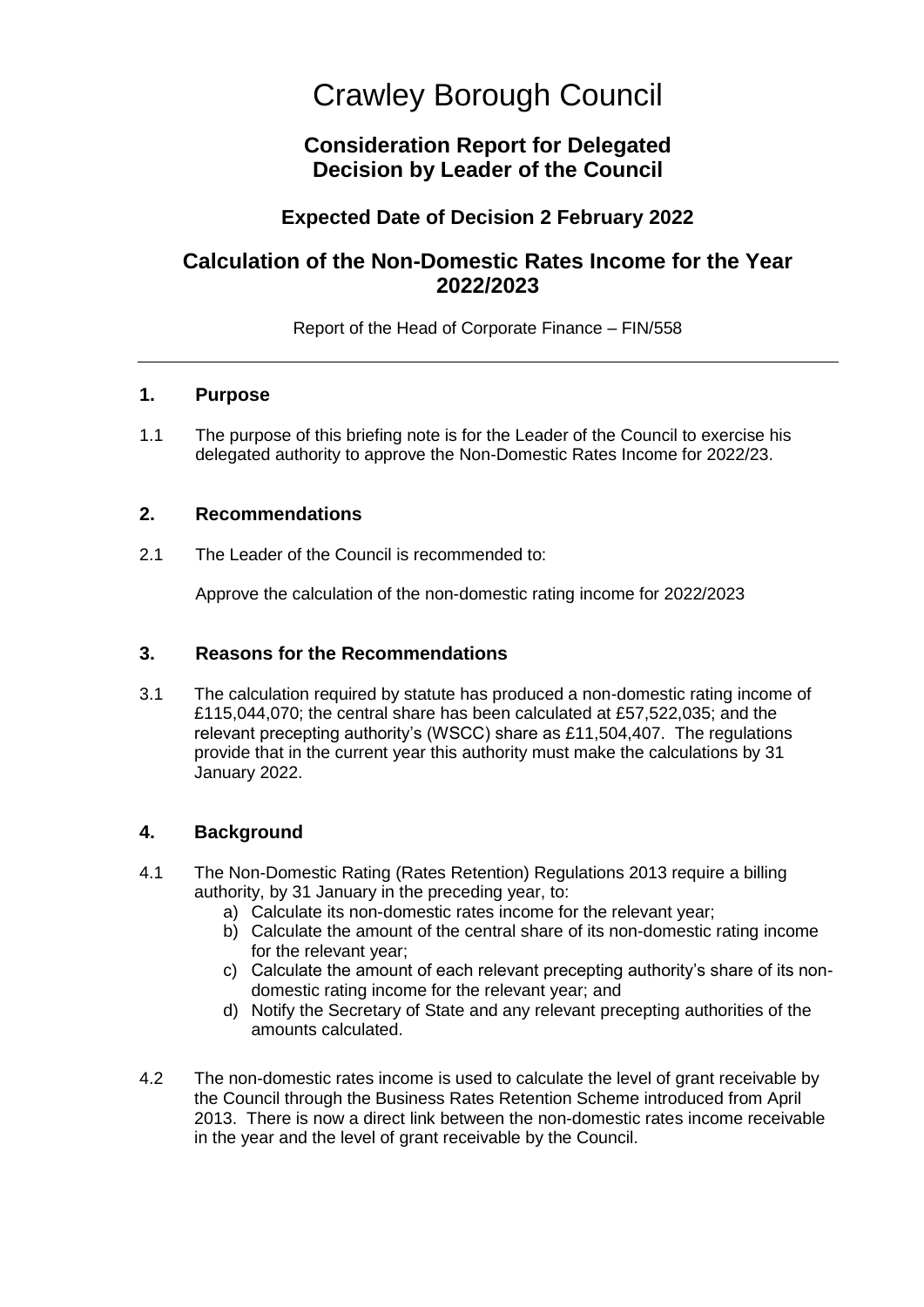## **5. Information & Analysis Supporting Recommendation**

5.1 A summary of the calculation is reported in NNDR1 (National Non-Domestic Rates Return) which is attached in Appendix 1. This shows:

| (a) | non-domestic rates income (part 1 line 11) | £115,044,070 |
|-----|--------------------------------------------|--------------|
| (b) | amount of the central share                | £57,522,035  |
| (c) | amount of West Sussex County Council share | £11,504,407  |
|     | amount of Crawley Borough Council share    | £46,017,628  |

- 5.2 All business properties are valued by the District Valuer and assigned a rateable value. In order to arrive at the non-domestic rates payable for the year, the total rateable value is multiplied by the small business non-domestic rating multiplier (0.499 for 2022/23).
- 5.3 **Mandatory reliefs.** These are available to certain classes of ratepayer (e.g. charities). The mandatory relief for charities and community amateur sports clubs is 80% of the rates due. It is estimated that that the total cost of mandatory reliefs for 2022/23 will be £2,145,950 (2021/22: £2,121,669).
- 5.4 **Unoccupied property relief.** Some empty properties qualify for 100% relief. In 2022/23, the total cost of unoccupied property relief will be £6,599,880 (2021/22: £7,257,438).
- 5.5 **Discretionary reliefs.** The Council has the power to give relief to certain classes of ratepayers. In the case of charities and community amateur sports clubs, the Council can top up all or part of the 20% rates not covered by mandatory relief. It can also grant up to 100% discretionary relief for not for profit organisations. For 2022/23 it is estimated that the total cost of discretionary reliefs will be £429,902 (2021/22: £428,729).
- 5.6 **Discretionary reliefs funded through S31 grant.** These are reliefs that have been announced by the government and, whilst the Council has full discretion over whether to apply them, the cost of providing the reliefs are fully compensated by the government. The estimated cost of the reliefs in 2022/23 is £3,916,465 (2021/22: £17,792). Changes to reliefs in 2022/23 means that the figure provided is not directly comparable to the 2021/22.
- 5.7 **Losses in collection.** It is proposed that for 2022/23 the provision for bad debts be set at 1.5% of net rates collectable, £1,821,106 (2021/22: 1.5%, £1,888,131). This has been based on the estimated losses in the current year. The vast majority of bad debts are as a result of insolvencies.
- 5.8 **Allowance for cost of collection.** This is an allowance that is paid from the Collection Fund to the Council and is set each year by the government. For 2022/23 it has been set at £214,452 (2021/22: £219,374).
- 5.9 **Adjustment for estimated change due to appeals.** It is proposed that this will reduce the rates income by £4,492,062 (2021/22: £12,587,541). There was uncertainty in 2021/22 whether appeals due to Covid-19 would be allowed so an additional allowance was made. This has now been resolved through legislation, so the estimate has returned to previous levels.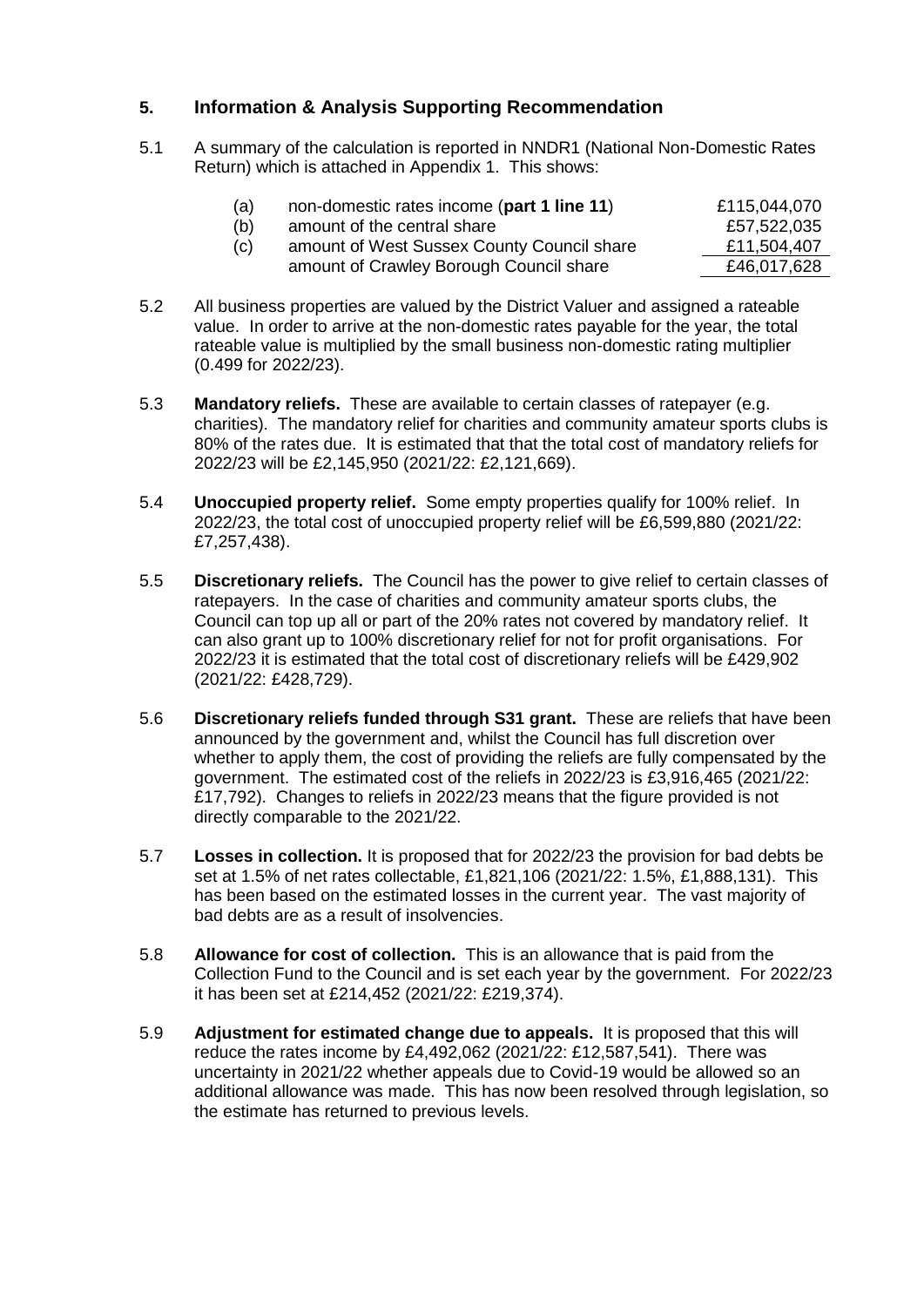5.10 **Other figures.** There are a number of other figures in the return. These are either zero, because they don't apply in Crawley at the moment or relatively small technical adjustments.

#### **6. Implications**

6.1 The Council's share of the non-domestic rates income is estimated to be £46,017,628. However, the Council has to pay a tariff of £42,592,432 which would result in net funding of £3,425,196. The Council's funding target is £3,642,926. Any losses in funding are limited to 7.5% below the funding target (i.e. £3,369,707). The rest of the loss is met by the Government making a safety net payment. A levy of 50% is payable on any funding above the funding target. The total funding receivable through non-domestic rates is therefore £4,412,326. The following table sets out the funding after other adjustments:

| Council's share of non-domestic rates income | 46,017,628    |
|----------------------------------------------|---------------|
| Tariff                                       | $-42,592,432$ |
| Levy                                         | $-974,769$    |
| S.31 Grants                                  | 2,840,525     |
| Rates on renewable energy                    | 5,120         |
| Surplus/deficit from previous years          | $-1,153,746$  |
| Total scheme funding                         | 4,142,326     |

6.2 As a result of the pandemic, reliefs were offered in the Chancellor's budget on  $11<sup>th</sup>$ March 2020; significant Business Rates discounts of £34m to the retail and hospitality sector and £356,000 to local nurseries were given. The General fund is reimbursed from Government for these discounts (which were announced after the annual bills were issued) via Section 31 Grant.

The accounting treatment which was set by legislation is based on the original budgeted income. Income collected from business rates is transferred to a separate account called the Collection Fund. The Collection Fund pays the General Fund the approved budget; any differences between the budget and what is actually collected is redistributed the following year.

In 2020/21, the General Fund received the budgeted business rates income before the £34m discounts were introduced. In addition the general fund received s31 Grant in respect of these discounts given.

The net effect is that there was a substantial surplus on the General Fund in respect of business rates at 31 March 2021 and a loss of the Collection Fund (£45.9m) which is shared with West Sussex County Council and central Government.

The surplus on the General Fund was transferred to the business rates equalisation reserve in order to be paid back to the Collection Fund in future years as shown below. Whilst this is technically classed as a useable reserve, it is already allocated and is merely to smooth the impacts from an accounting adjustment that has to be followed despite it being counter intuitive.

On 2 July 2020, the Government who are aware of this issue announced that repayments of collection fund deficits arising in 2020/21 would be spread over three years rather than the usual period of a year. The following table shows the timing of the repayments of the deficit to the collection fund: